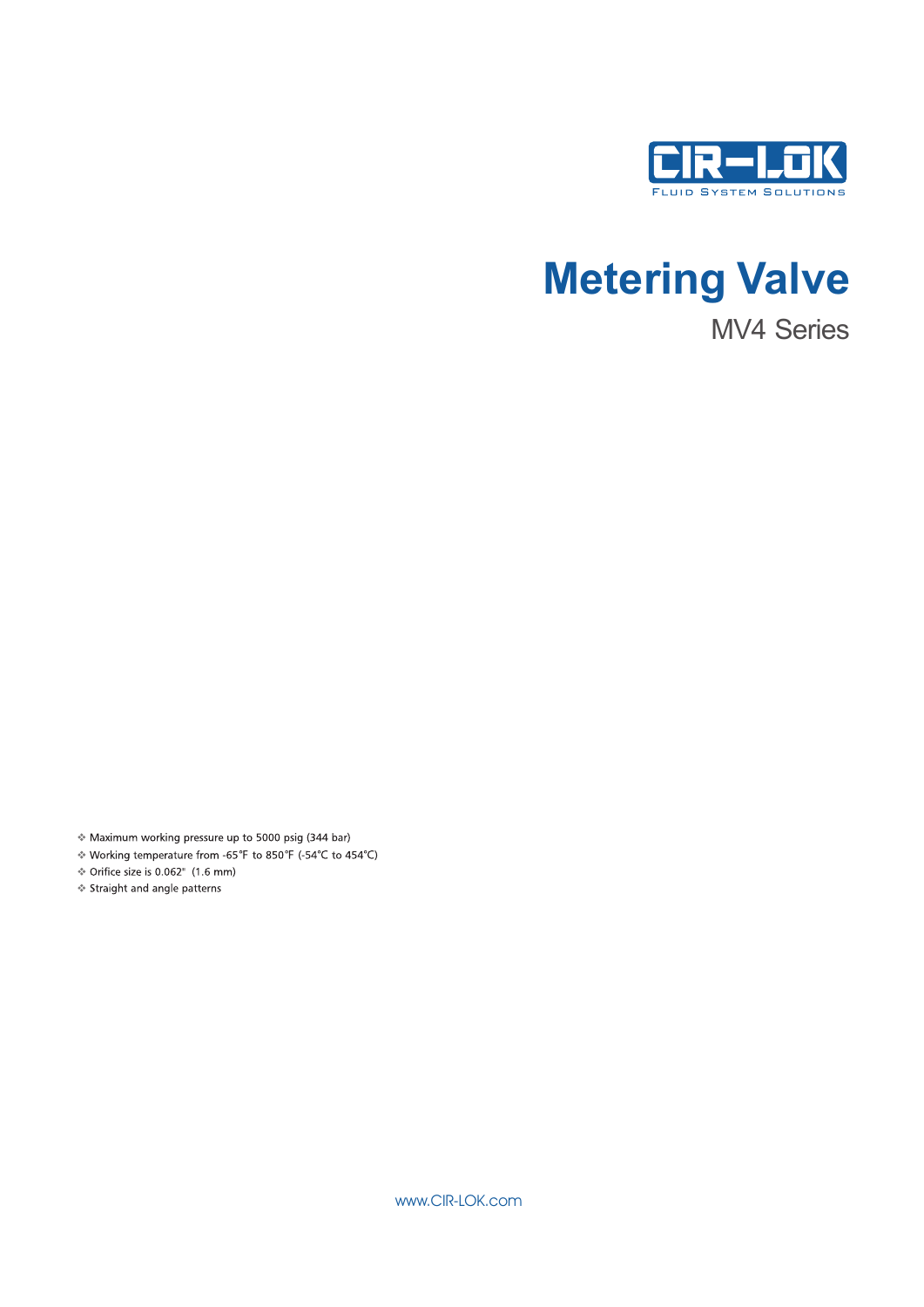

### **Features**

- $*$  Maximum working pressure: 5000 psig (344 bar)
- v Working temperature: -65℉ to 850℉ (-54℃ to 454℃)
- v Orifice size: 0.062" (1.6 mm)
- v Flow coefficient(Cv) : 0.04
- v Stem taper: 2°
- v Shutoff service: available
- v Variety of end connections
- v Panel mountable
- v Flow pattern: straight and angle
- v Handle type: round

### **Pressure vs. Temperature**

| <b>Body Material</b>  | 316 S.S.                           |  |  |  |
|-----------------------|------------------------------------|--|--|--|
| Temperature, F(°C)    | <b>Working Pressure, psig(bar)</b> |  |  |  |
| -65 (-53) to 100 (37) | 5000 (344)                         |  |  |  |
| 200 (93)              | 4295 (295)                         |  |  |  |
| 300 (148)             | 3875 (266)                         |  |  |  |
| 400 (204)             | 3560 (245)                         |  |  |  |
| 500 (260)             | 3310 (228)                         |  |  |  |
| 600 (315)             | 3130 (215)                         |  |  |  |
| 650 (343)             | 3080 (212)                         |  |  |  |
| 700 (371)             | 3000 (206)                         |  |  |  |
| 750 (398)             | 2930 (201)                         |  |  |  |
| 800 (426)             | 2980 (198)                         |  |  |  |
| 850 (454)             | 2815 (193)                         |  |  |  |

### **Standard Materials of Construction**

| <b>Component</b> |                              | <b>Material Grade/ASTM Specification</b> |  |  |  |
|------------------|------------------------------|------------------------------------------|--|--|--|
|                  |                              | 316 S.S.                                 |  |  |  |
| 1                | Handle                       | Anodized aluminum                        |  |  |  |
| 2                | <b>Handle Screw</b>          | Black oxide alloy steel/ANSI 18.3        |  |  |  |
| 3                | Stem                         | 440C S.S./A276                           |  |  |  |
| 4                | Packing nut<br>316 S.S./A276 |                                          |  |  |  |
| 5                | Gland                        | 316 S.S./A276                            |  |  |  |
| 6                | Packing                      | PTFE/D1710                               |  |  |  |
| 7                | Panel Nut                    | 316 S.S./B783                            |  |  |  |
| 8                | <b>Bonnet</b>                | 316 S.S./A479                            |  |  |  |
| 9                | Union nut                    | 316 S.S./A276                            |  |  |  |
| 10               | Body                         | 316 S.S./A479                            |  |  |  |

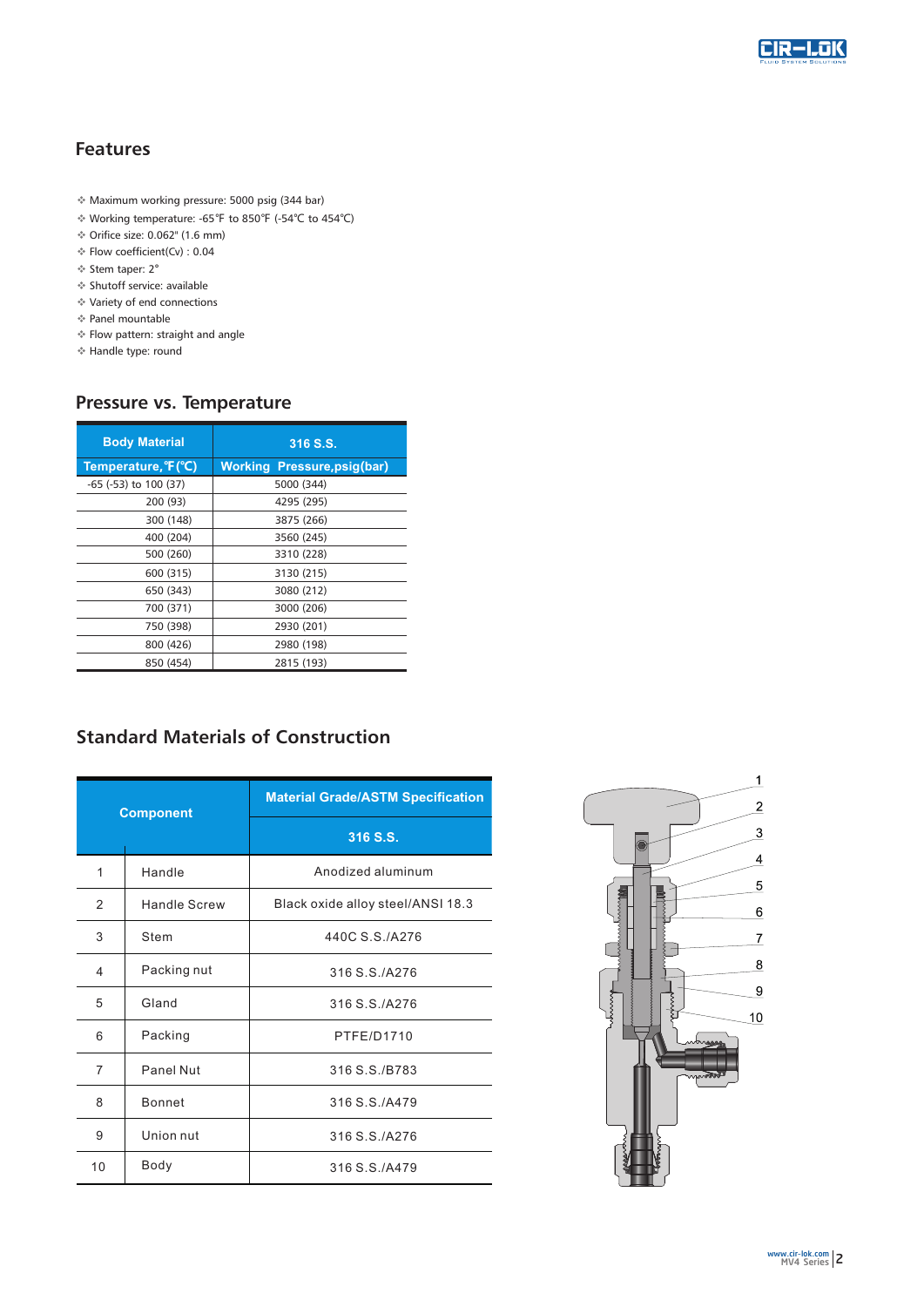

| <b>Pressure Drop</b><br>to Atmosphere<br>psig (bar) | <b>Air Flow</b><br>std ft/min <sup>3</sup><br>(std L/min) | <b>Water Flow</b><br>U.S. gal/min<br>(L/min) |  |  |
|-----------------------------------------------------|-----------------------------------------------------------|----------------------------------------------|--|--|
| 10(0.69)                                            | 0.45(12.7)                                                | 0.12(0.45)                                   |  |  |
| 50 (3.45)                                           | 1.2(33.9)                                                 | 0.28(1.0)                                    |  |  |
| 100 (6.90)                                          | 2.1(59.4)                                                 | 0.40(1.5)                                    |  |  |

## **Flow Data at 70℉(20℃) Flow Coefficient at Turns Open**



Number of Turns Open

### **Dimensions**





| <b>Basic</b>                     | <b>Connection</b><br><b>Type and Size</b> | Dimension, in. (mm)      |                          |            |                                                               |   |                         |
|----------------------------------|-------------------------------------------|--------------------------|--------------------------|------------|---------------------------------------------------------------|---|-------------------------|
| <b>Ordering</b><br><b>Number</b> |                                           | A                        | B                        |            | D                                                             | E | F                       |
| <b>Straight Pattern</b>          |                                           |                          |                          |            |                                                               |   |                         |
| MV4-F4-                          | 1/4" Hikelok                              | $2.40(61.0)$ 1.20 (30.5) |                          | 1.09(27.7) | 3.60(91.4)                                                    |   | $0.38(9.6)$ 1.38 (35.1) |
| $MVA-M6-$                        | 6 mm Hikelok                              |                          |                          |            |                                                               |   |                         |
| MV4-FNPT2-                       | 1/8 Female NPT                            | 2.00(50.8)1.00(25.4)     |                          |            |                                                               |   |                         |
| MV4-FNPT4-                       | 1/4 Female NPT                            |                          | $2.06(52.3)$ 1.03 (26.2) |            |                                                               |   |                         |
| <b>Angle Pattern</b>             |                                           |                          |                          |            |                                                               |   |                         |
| $MVA-F4-$                        | 1/4" Hikelok                              |                          |                          |            | $1.54(39.1) 1.16(29.5) 1.09(27.7) 3.60(91.4) 1.48(37.6) $     |   | 1.38(35.1)              |
| $MVA-M6-$                        | 6 mm Hikelok                              |                          |                          |            |                                                               |   |                         |
| MV4-FNPT2-                       | 1/8 Female NPT                            |                          |                          |            | $1.28$ (32.5) 0.91 (23.1) 1.28 (32.5) 3.80 (96.5) 1.00 (25.4) |   |                         |
| MV4-FNPT4-                       | 1/4 Female NPT                            |                          |                          |            |                                                               |   |                         |